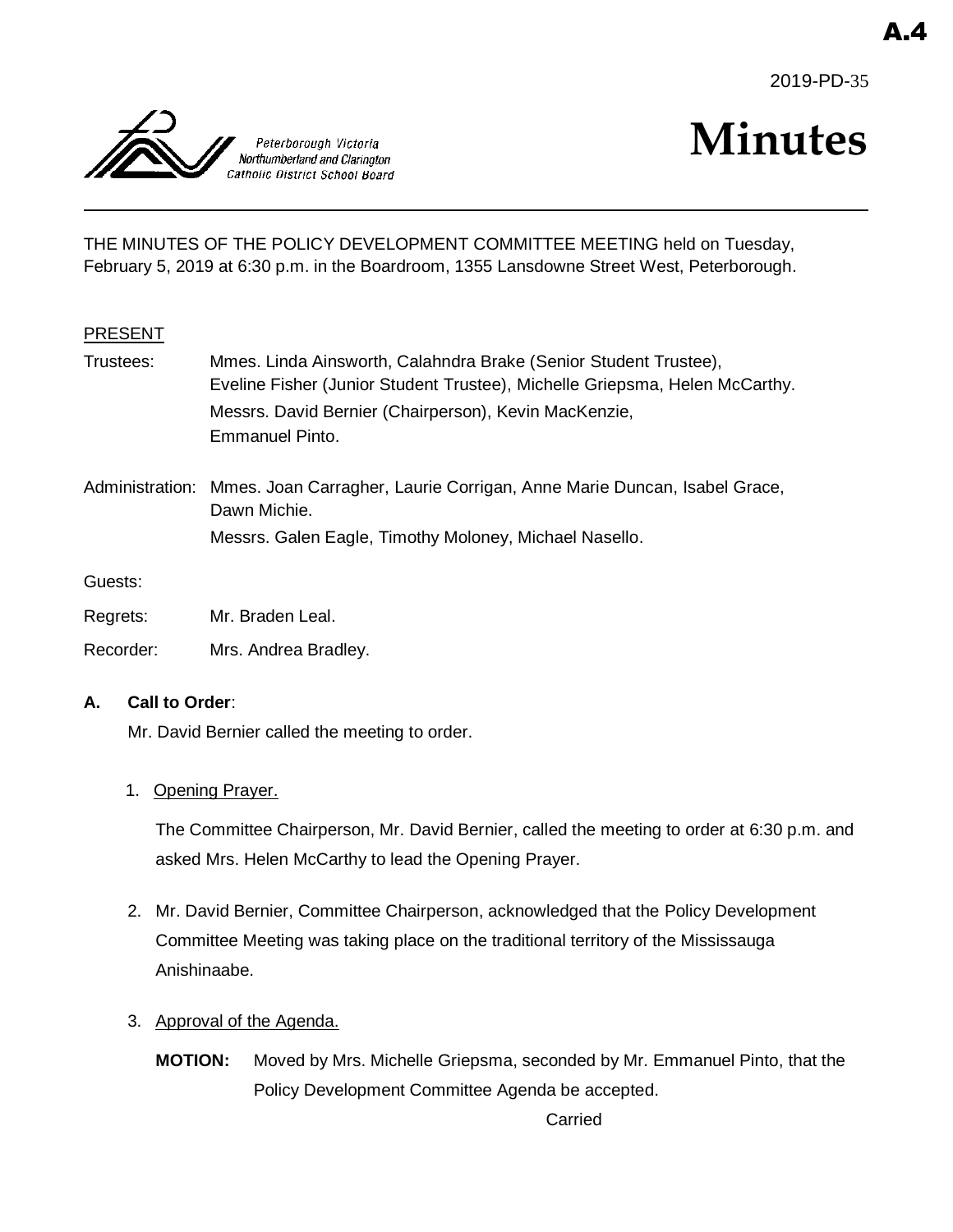4. Declarations of Conflicts of Interest.

# 5. Approval of the Minutes of the Policy Development Committee Meeting held on November 20, 2018.

**MOTION:** Moved by Mrs. Linda Ainsworth, seconded by Mr. Kevin MacKenzie, that the Minutes of the Policy Development Committee Meeting held on November 20, 2018, be approved.

Carried.

6. Business Arising from the Minutes.

# **B. Recommended Actions/Presentations:**

1. R.A.: Draft Administrative Procedure – Old #308 / New #1207

# *Freedom of Information*

Mr. Galen Eagle, Communications Manager, presented the new Draft Administrative Procedure – *#1207 – Freedom of Information* to the Policy Development Committee and answered questions. Trustees expressed interest in the type of Freedom of Information requests being received. Mr. Eagle will compile a report to present to Trustees annually and will also be making minor edits to the "Alignment with Multi-Year Strategic Plan" section of the Administrative Procedure.

**MOTION:** Moved by Mrs. Linda Ainsworth, seconded by Mr. Kevin MacKenzie, that the Policy Development Committee recommend to the Board that Policy and Administrative Procedure – *#308 – Freedom of Information* be deleted and the revised, newly formatted, Administrative Procedure – *#1207 – Freedom of Information*, be received and posted as amended under Directional Policy – *#1200 – Records and Information*.

Carried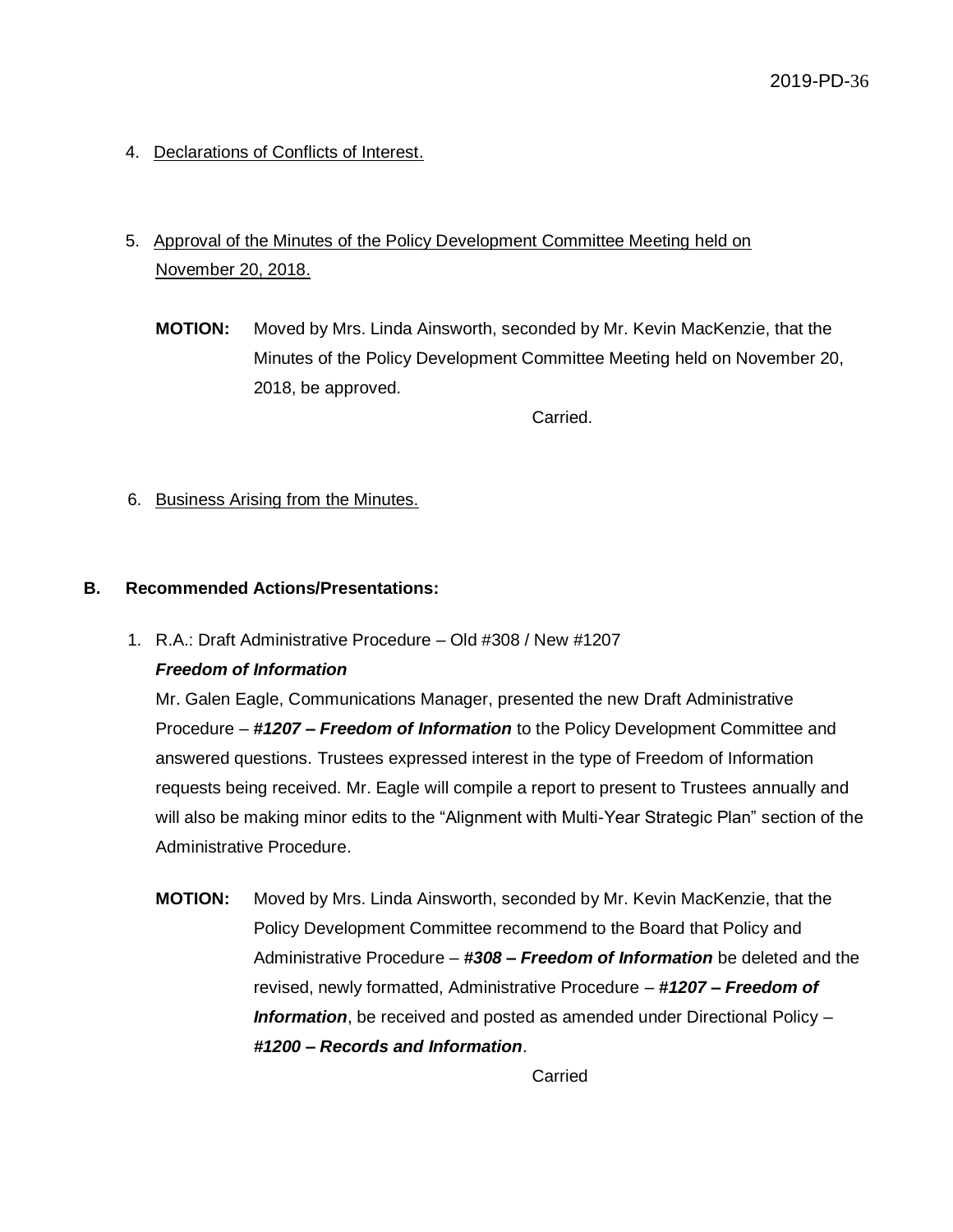2. R.A.: Draft Administrative Procedure – Old #306 / New #1202

# *Protection of Privacy*

Mr. Galen Eagle, Communications Manager, presented the new Draft Administrative Procedure – *#1202 – Protection of Privacy* to the Policy Development Committee and answered questions. Mr. Eagle will be making minor changes to F.15 (pg. 19).

**MOTION:** Moved by Mrs. Helen McCarthy, seconded by Mrs. Michelle Griepsma, that the Policy Development Committee recommend to the Board that Policy and Administrative Procedure – *#306 – Protection of Privacy* be deleted and the revised, newly formatted, Administrative Procedure – *#1202 – Protection of Privacy*, be received and posted as amended under Directional Policy – *#1200 – Records and Information*.

Carried.

**MOTION:** Moved by Mr. Emmanuel Pinto, seconded by Mrs. Linda Ainsworth, that the Policy Development Committee recommends to the Board, that the Director of Education be considered the head of the Board for the purposes of MFIPPA.

Carried.

- 3. R.A.: Draft Administrative Procedure New #619 *Playground Equipment Installation and Maintenance* Mrs. Isabel Grace, Superintendent of Business and Finance, presented new Draft Administrative Procedure – *#619 – Playground Equipment Installation and Maintenance*, to the Policy Development Committee and answered questions.
	- **MOTION:** Moved by Mrs. Linda Ainsworth, seconded by Mr. Emmanuel Pinto, that the Policy Development Committee recommend to the Board that new Administrative Procedure – *#619 – Playground Equipment Installation and Maintenance*, be received and posted under Directional Policy – *#600 – Stewardship of Resources*.

Carried.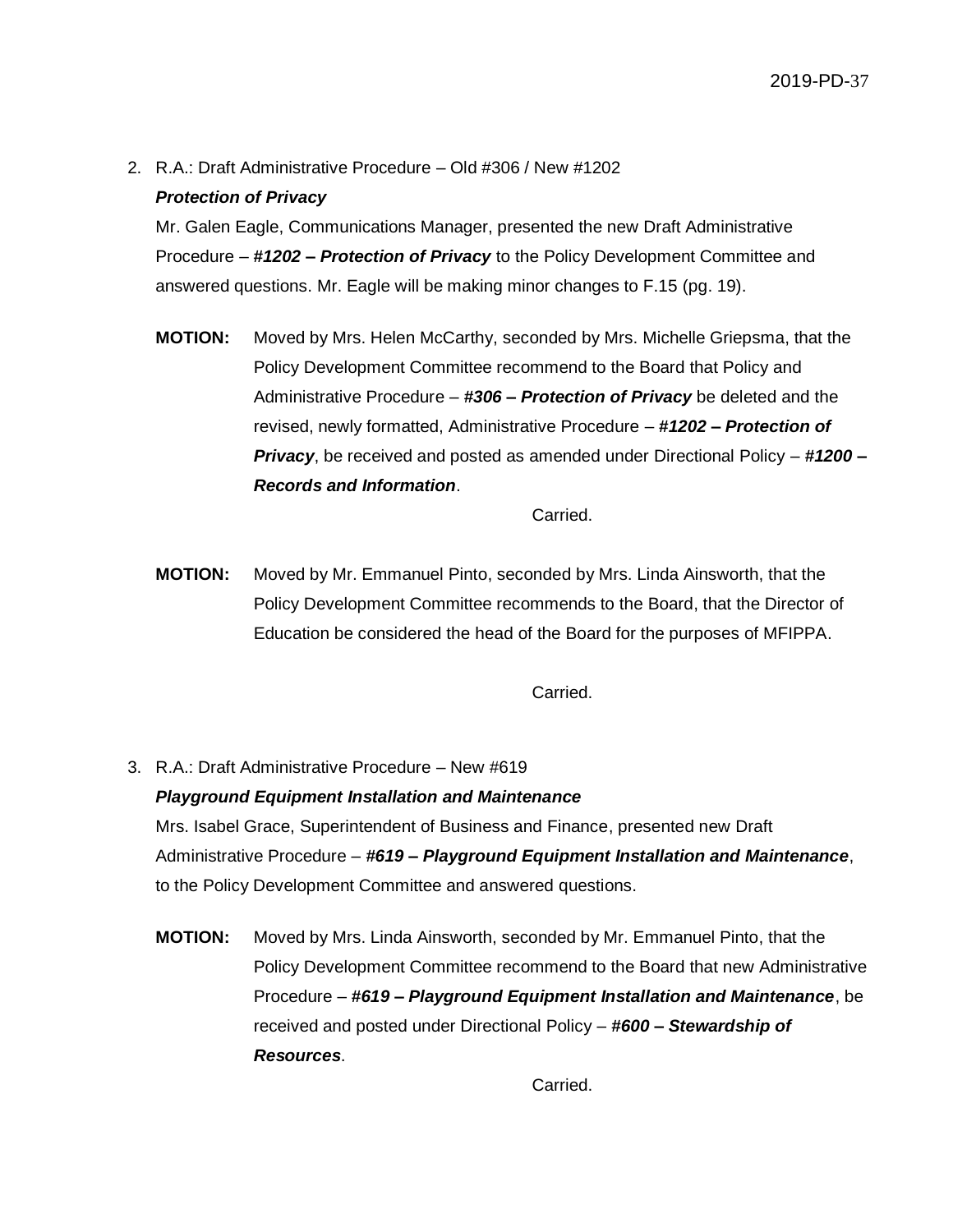4. R.A.: Draft Directional Policy – New #800

#### *Healthy Schools and Workplaces*

Mr. Tim Moloney, Superintendent of Learning/Student Success, presented the new Draft Directional Policy – *#800 – Healthy Schools and Workplaces* to the Policy Development Committee and answered questions. Mr. Moloney shared a list of existing Administrative Procedures that will be realigned to fall under the new Directional Policy #800.

**MOTION:** Moved by Mrs. Michelle Griepsma, seconded by Mr. Kevin MacKenzie, that new Directional Policy – *#800 – Healthy Schools and Workplaces*, be received and posted for public consultation.

Carried.

5. R.A.: Draft Administrative Procedure – New #510 *Conflicts of Interest*

Ms. Joan Carragher, Superintendent of Learning/Leadership and Human Resource Services, presented the new Draft Administrative Procedure – *#510 – Conflicts of Interest* to the Policy Development Committee and answered questions.

**MOTION:** Moved by Mrs. Helen McCarthy, seconded by Mrs. Michelle Griepsma, that the Policy Development Committee recommend to the Board that new Administrative Procedure – *#510 – Conflicts of Interest*, be received and posted under Directional Policy – *#500 – Employee Relations*.

Carried.

**MOTION:** Moved by Mr. Emmanuel Pinto, seconded by Mrs. Linda Ainsworth, that the Policy Development Committee Meeting be extended from 8:30 p.m. to 9:00 p.m. Carried.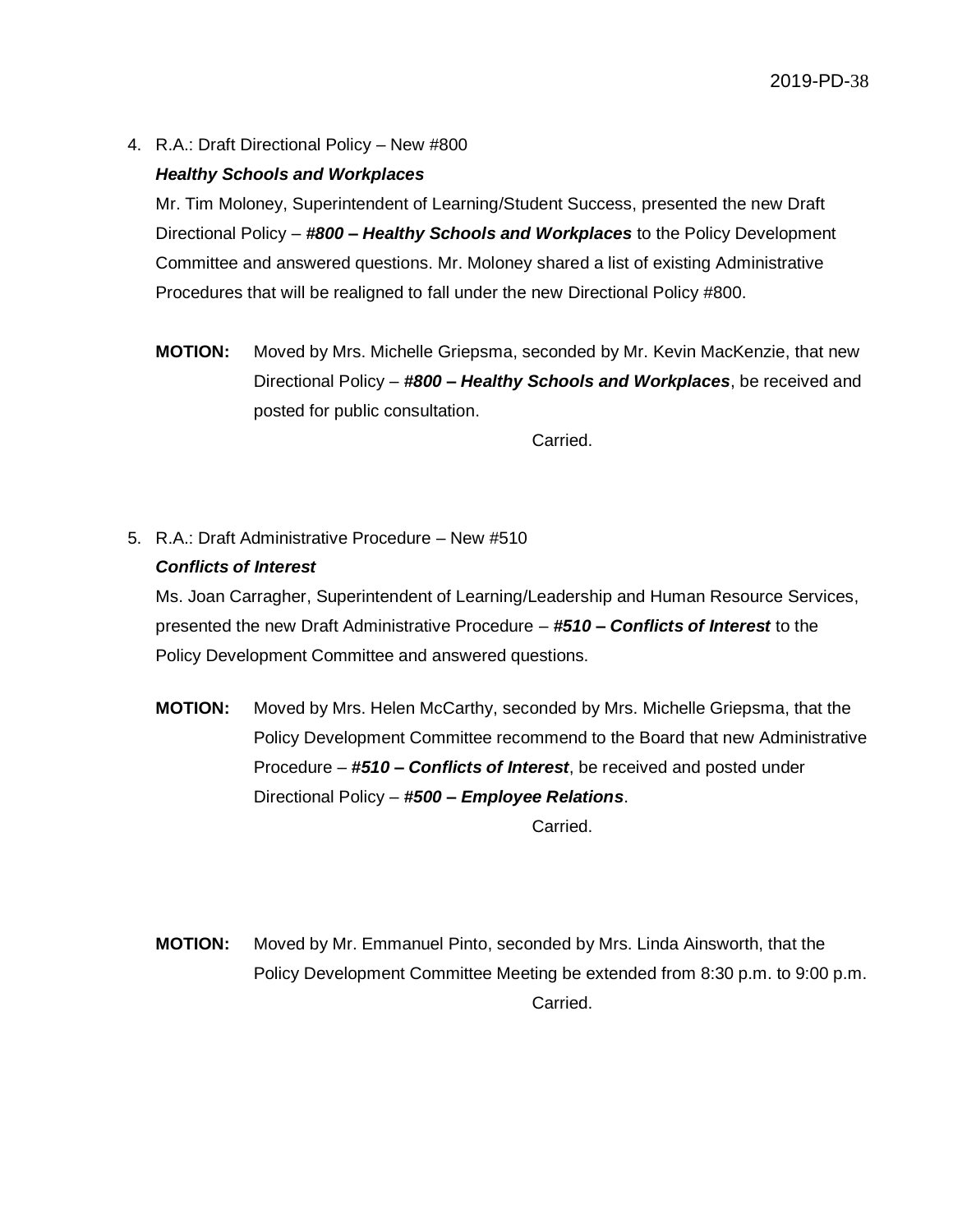6. R.A.: Draft Administrative Procedure – New #518

#### *Scent Awareness*

Ms. Joan Carragher, Superintendent of Learning/Leadership and Human Resource Services, presented the new Draft Administrative Procedure – *#518 – Scent Awareness* to the Policy Development Committee and answered questions.

**MOTION:** Moved by Mrs. Helen McCarthy, seconded by Mrs. Linda Ainsworth, that the Policy Development Committee recommend to the Board that new Administrative Procedure – *#518 – Scent Awareness*, be received and posted under Directional Policy – *#500 – Employee Relations*.

Carried.

7. Annual review of Administrative Procedures:

*#508 – Workplace Harassment Prevention*

*#509 – Workplace Violence Prevention*

*#512 – Occupational Health and Safety*

Ms. Joan Carragher, Superintendent of Learning/Leadership and Human Resource Services, presented the Administrative Procedures – *#508 – Workplace Harassment Prevention*, *#509 – Workplace Violence Prevention* and *#512 – Occupational Health and Safety* to the Policy Development Committee and answered questions. Ms. Carragher will be making a minor change to AP #509 under "The Board of Trustees is responsible for:". Projected review dates will also be updated.

**MOTION:** Moved by Mrs. Michelle Griepsma, seconded by Mr. Emmanuel Pinto, that the Policy Development Committee recommend to the Board that Administrative Procedures – *#508 – Workplace Harassment Prevention* and – *#509 – Workplace Violence Prevention* be received and posted under Directional Policy – *#500 – Employee Relations;* and, that Board Administrative Procedure – *#512 – Occupational Health and Safety*, be deleted and the revised, newly formatted Administrative Procedure – *#809 – Occupational Health and Safety*, be received and posted under new Directional Policy *– #800 – Healthy Schools and Workplaces*.

Carried.